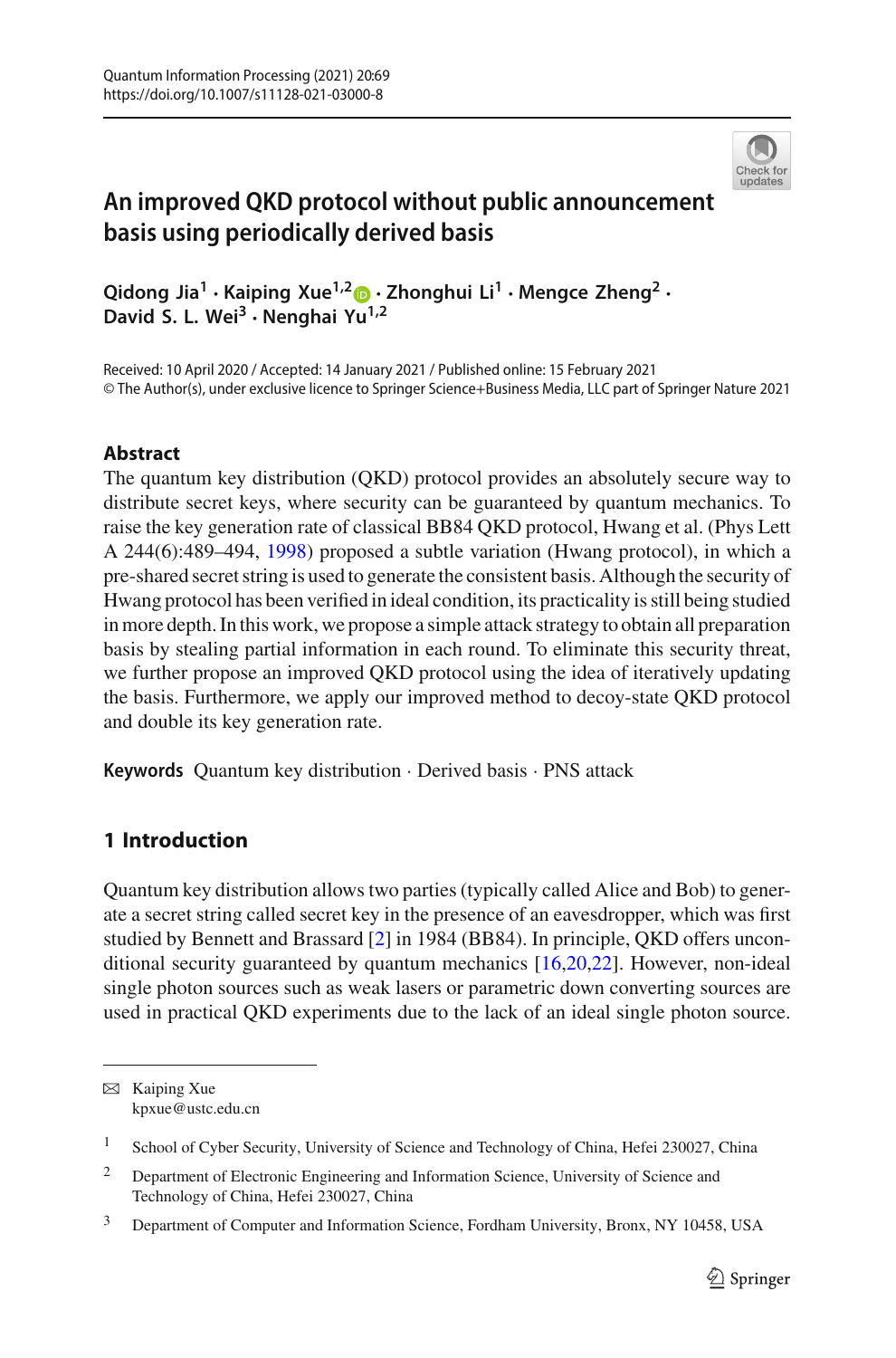As a result, such non-ideal sources have to transmit multiphoton signals, and hence, the practical application of the QKD protocol is unable to achieve theoretical security [\[7](#page-9-2)]. The famous photon-number-splitting (PNS) attack [\[5](#page-9-3)] able to effectively attack in the multiphoton scenario was proposed. In order to resist PNS attack, Lo et al. [\[18](#page-10-3)] and Wang [\[24](#page-10-4)], respectively, proposed a decoy-state QKD protocol based on the deception strategy introduced by Hwang [\[10\]](#page-9-4). However, the key generation rates of these two schemes are still low due to the imperfect single photon source, the low detection efficiency, and lossy/noisy communication channel.

In 1998, Hwang et al. [\[12](#page-9-0)] proposed a variation of BB84 protocol, in which public announcement basis (PAB) is not needed. Hwang protocol has a higher key generation rate compared with BB84 protocol due to the adoption of avoiding sifting procedure, and this method has been applied to many researches [\[14](#page-9-5)[,19](#page-10-5)[,23](#page-10-6)[,26](#page-10-7)[–28](#page-10-8)]. The security of Hwang protocol has been discussed in ideal condition  $[11-13]$  $[11-13]$ , which show that it is robust against individual attacks [\[12\]](#page-9-0) and coherent attacks [\[11](#page-9-6)]. References [\[13](#page-9-7)[,16\]](#page-10-0) prove Hwang protocol is unconditionally secure in theory. The security of Hwang protocol in practical circumstance has also been studied. The basis is encrypted by the Advanced Encrypting Standard (AES) cipher and transmitted to the receiver through classical channel in Ref. [\[19\]](#page-10-5). By avoiding the sifting, the scheme makes BB84 exactly 100% efficient and the scheme is secure as long as AES cannot be broken. Reference [\[15](#page-10-9)] discusses the security against PNS attack and proposes a modified protocol based on cipher block chaining. In the improved protocol, the raw secret key is directly used as the input of block cipher mode without eliminating the bit error caused by lossy/noisy channel. Therefore, the secret string used as preparation basis and measurement basis in the next round is different between the sender and the receiver. In other words, the modified protocol proposed in Ref. [\[15\]](#page-10-9) is indeed not practical. Reference [\[8\]](#page-9-8) generates basis from a short pre-shared secret key by biasing the basis distribution. This method is interesting and could avoid the sifting phase. Using pseudorandom numbers to generate basis has been proposed to improve the key generation rate in [\[23](#page-10-6)]. But this method is also impractical as a single photon source is required.

In this work, we first analyze the security flaw of Hwang protocol in realistic scenario. We point out that an attacker can perform two types of attack strategies. One is similar to the attack strategy on BB84 protocol which aims to get the secret key directly, and the other takes some methods to obtain the initial key which is used to create basis. The first attack has many kinds of implementation, and some famous methods have been proposed to resist it  $[10,18,24]$  $[10,18,24]$  $[10,18,24]$  $[10,18,24]$ . We focus on the second attack strategy and propose a simple attack strategy on Hwang protocol. We utilize PNS technology and quantum state measurement technology to steal partial information of the basis in each round in our attack strategy. After about 50 rounds, we can obtain all the information of the basis without being found. To resist this attack, we propose a new protocol which has the same secret key generation rate as Hwang protocol. In our design, by updating preparation basis in each round, the preparation basis stolen by the eavesdropper in the previous round is useless for stealing the preparation basis and secret key in the next round. Therefore, the eavesdropper cannot get the whole information of basis and the security is guaranteed. Besides, we apply the improved method to decoy-state QKD protocol [\[18](#page-10-3)[,24](#page-10-4)] to resist the PNS attack that is aimed to steal secret key directly. Furthermore, compared to Hwang protocol, we change the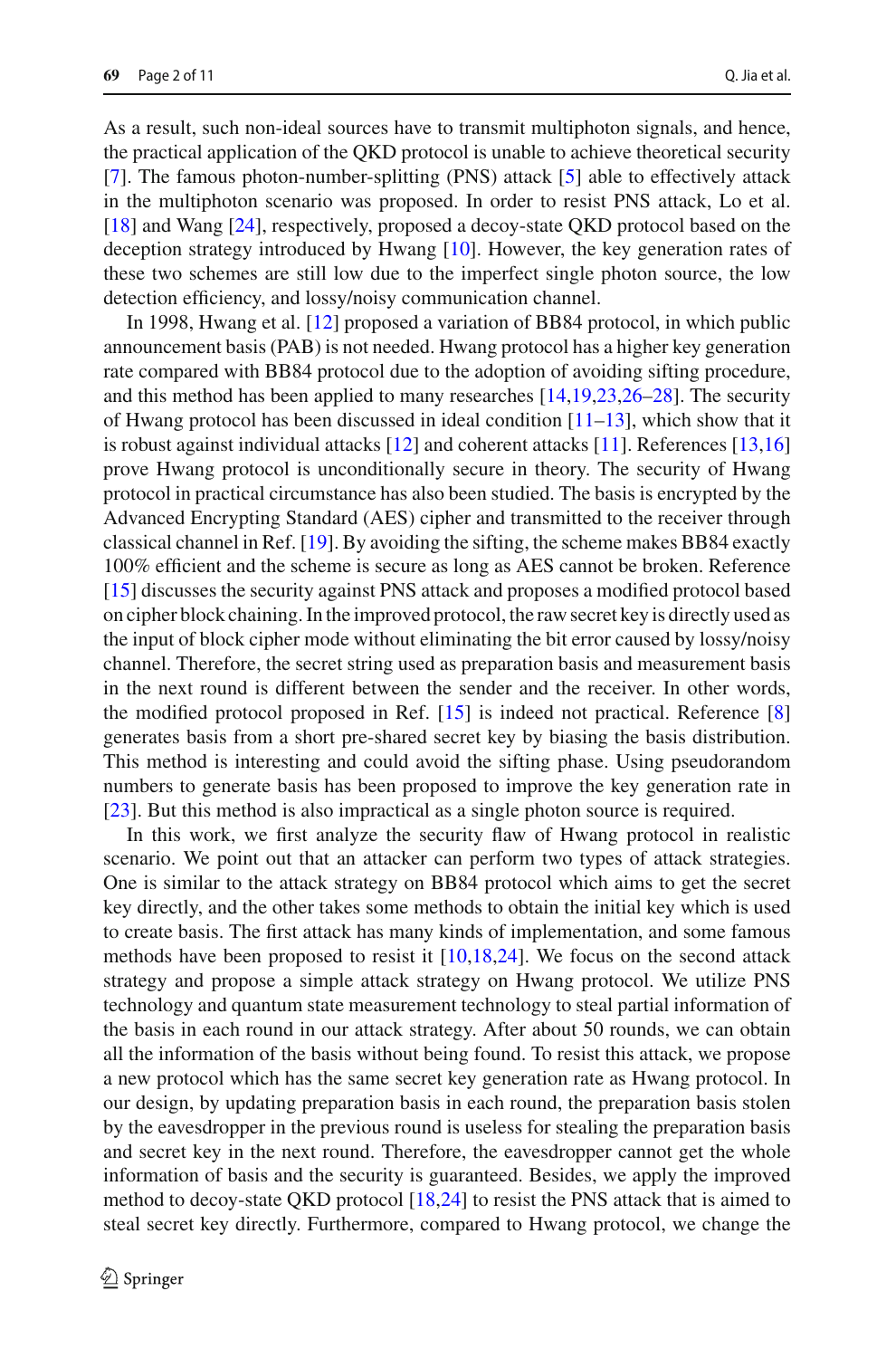way to generate basis and our protocol can be implemented as part of a software patch on preexisting QKD devices so that no hardware modification is required. The secret key generation rate of our protocol is twice as much as the rate of the traditional BB84 protocol. The secret key generation rate of our protocol is twice as much as the rate of the traditional BB84 protocol. Besides our protocol is more practical than the protocol proposed in Ref. [\[15](#page-10-9)] and more secure than the protocol using pseudorandom basis proposed in Ref. [\[23\]](#page-10-6).

Furthermore, our method can be applied to the QKD protocols that are based on preparation and measurement  $[4,6,17]$  $[4,6,17]$  $[4,6,17]$  $[4,6,17]$ . In these QKD protocols, single photon containing the information of secret key is prepared and sent to the receiver through quantum channel. As the basis used to prepare and measure single photon is chosen randomly, half of the raw key will be discarded in sifting phase. In addition, part of the raw key is used to calculate the bit error rate which helps us find out whether the channel is eavesdropped. In our design, our protocol avoids the sifting phase without affecting the detection of the bit error rate. However, our method cannot be applied to those QKD protocols which are based on entanglement. Because those QKD protocols determine whether there are eavesdroppers by bell inequality [\[1](#page-9-11)] which requires that the measurement basis of both sides of the communication must be chosen randomly.

#### **2 Procedure of Hwang protocol and our attack strategy**

We give a brief description of Hwang protocol below. We use Z for the rectilinear basis and X for the diagonal basis, in which  $\{|0\rangle, |-\rangle\}$  represents 0 and  $\{|1\rangle, |+\rangle\}$  represents 1. The complete protocol procedure is as follows:

- (1) Alice and Bob pre-share some secure binary random sequence *C* with length *n* that is known to nobody by any possible means (by courier or by the BB84 scheme). This random sequence is used in each round to determine the preparation basis and measurement basis.
- (2) Alice generates a random secret string

$$
S = (s_1^1, s_2^1, \cdots, s_n^1, s_1^2, s_2^2, \cdots, s_n^2, \cdots, s_1^r, s_2^r, \cdots, s_n^r),
$$

whose bit length is  $N = n \times r$  (*r* is the number of round) and prepares a qubit string  $\bigotimes_{i=1:r, j=1:n} |\Phi_{c^i_j, s^i_j}\rangle$ . Each qubit  $|\phi_{c,s}\rangle$  is defined as

$$
|\phi_{0,0}\rangle = |0\rangle, |\phi_{1,0}\rangle = |-\rangle = \frac{1}{\sqrt{2}}(|0\rangle - |1\rangle)
$$
  
 $|\phi_{0,1}\rangle = |1\rangle, |\phi_{1,1}\rangle = |+\rangle = \frac{1}{\sqrt{2}}(|0\rangle + |1\rangle)$ 

according to *C* and *S*. Then, Alice sends the qubit string to Bob.

(3) Upon receiving the qubit string, Bob measures it in the basis of Z or X according to binary string*C*. The measurement results are the raw key shared between Alice and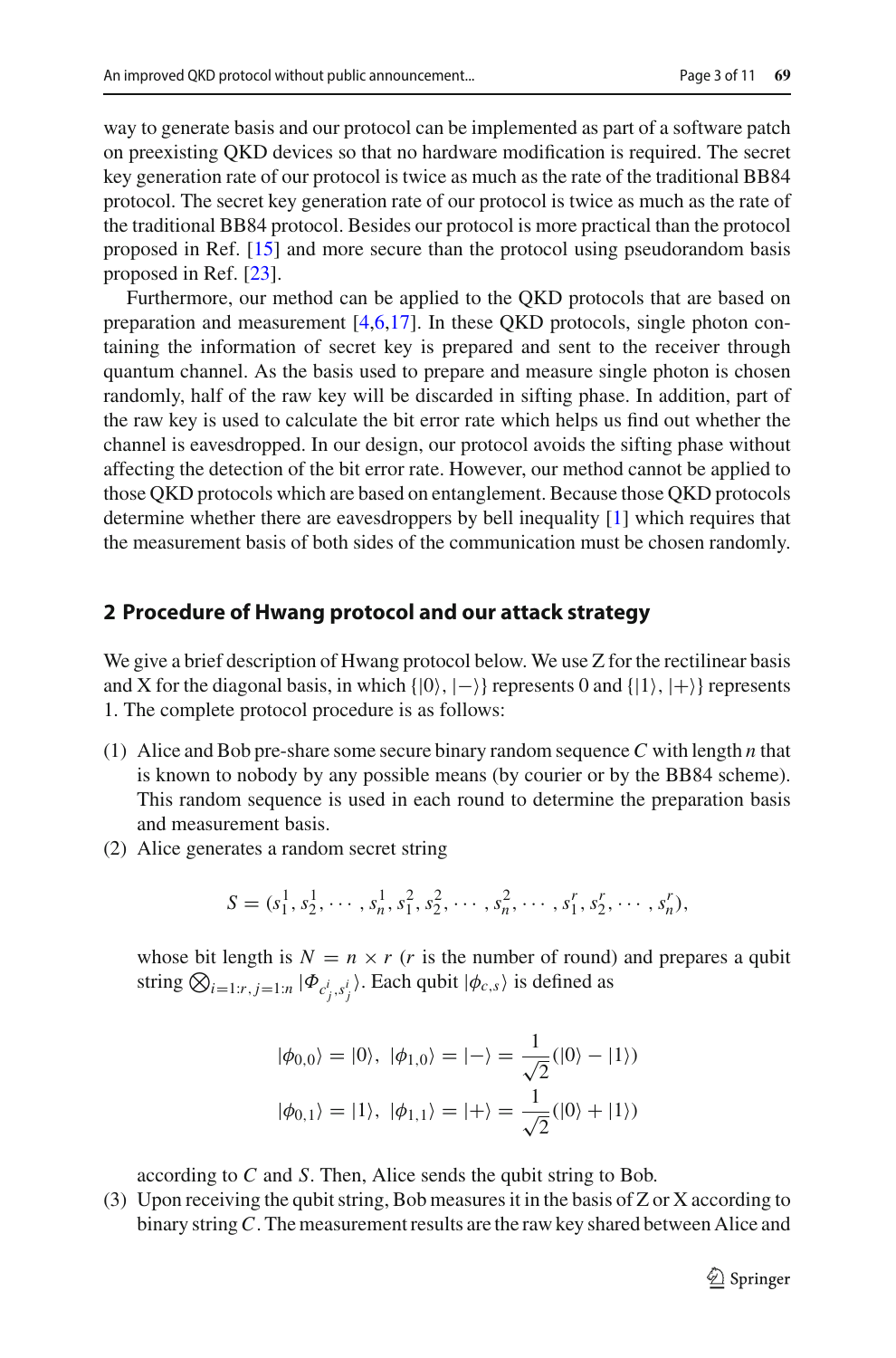Bob. Then, Alice and Bob implement privacy amplification (PA) [\[3\]](#page-9-12) to generate a secure key that is used to encode classical information by one-time pad [\[21](#page-10-11)].

In Hwang protocol, Alice and Bob pre-share a secret string *C* which is used to determine preparation basis and measurement basis. So, Bob can choose correct basis to measure qubits according to *C* with no need of public announcement of basis. The confidentiality of the pre-shared string is important as all the qubits are prepared in basis generated by the pre-shared string repeatedly. Once an attacker gets the preshared string, he/she can compute the correct basis to measure the single photon signal without introducing additional bit errors between Alice and Bob. Even though we can guarantee that the pre-shared string is absolutely secure, the reuse of the preshared string may leak partial information due to the imperfect devices and lossy/noisy channel. Reference [\[15\]](#page-10-9) has shown that an eavesdropper can get some information about the secret key by performing joint Bell-state measurement and PNS attack. However, in its attack strategy, the eavesdropper does not steal the information about *C*, but steals the information about secret key generated in the end directly. As shown in this paper, an eavesdropper can only steal partial information about the secret key and the upper bound of the information about the secret key that the eavesdropper can get is about 0.25 in this attack strategy. Thus, we propose a new attack strategy in which the eavesdropper can firstly steal the information about  $C$ ; then, he/she can steal all the information about secret key without being detected. Furthermore, we use single-photon-state measurement technology in our attack strategy that is easier to implement than joint Bell-state measurement.

The attack aims at recovering pre-shared secret string by eavesdropping and measuring the qubits in channel. As we know, practical light sources may emit more than one photon in a pulse, in which two or more photons have the same state. If we measure these photons in the same measurement base, we will get some information about the base. Here we give an example. Assume that there is a pulse created by practical photon source containing two photons in  $|-\rangle$ . If we measure them in rectilinear basis and the measurement results are different, we can ensure that these two photons are prepared in diagonal basis. In this case, we get the right preparation basis with probability of  $\frac{1}{4}$ as the probability that measurement results are different is  $\frac{1}{4}$ . If measurement results are the same, the probability that the preparation basis is rectilinear basis is  $\frac{2}{3}$  and the probability that the preparation basis is a diagonal one is  $\frac{1}{3}$ . Therefore, if the measurement results are the same , we can affirm that the preparation basis is a rectilinear one and we get the correct preparation basis with probability of  $\frac{2}{3}$ . In general, we can get the correct preparation basis with probability of  $\frac{1}{4} + \frac{3}{4} \times \frac{2}{3} = \frac{3}{4}$  as shown in Table [1.](#page-4-0)

If one pulse contains more than two photons, we will have a higher probability to get right preparation basis. Assume that the number of photons in one pulse is *m*, the probability of getting correct preparation basis is  $1 - \frac{1}{2^m}$ . If Poisson light source is used and the mean photon number is  $\mu$ , the average information entropy *I* that we can get about the preparation basis is:

$$
I = -\left(e^{-\mu} \frac{\mu^m}{m!}\right) \left(1 - \frac{1}{2^m}\right) \log_2\left(\left(e^{-\mu} \frac{\mu^m}{m!}\right) \left(1 - \frac{1}{2^m}\right)\right). \tag{1}
$$

 $\textcircled{2}$  Springer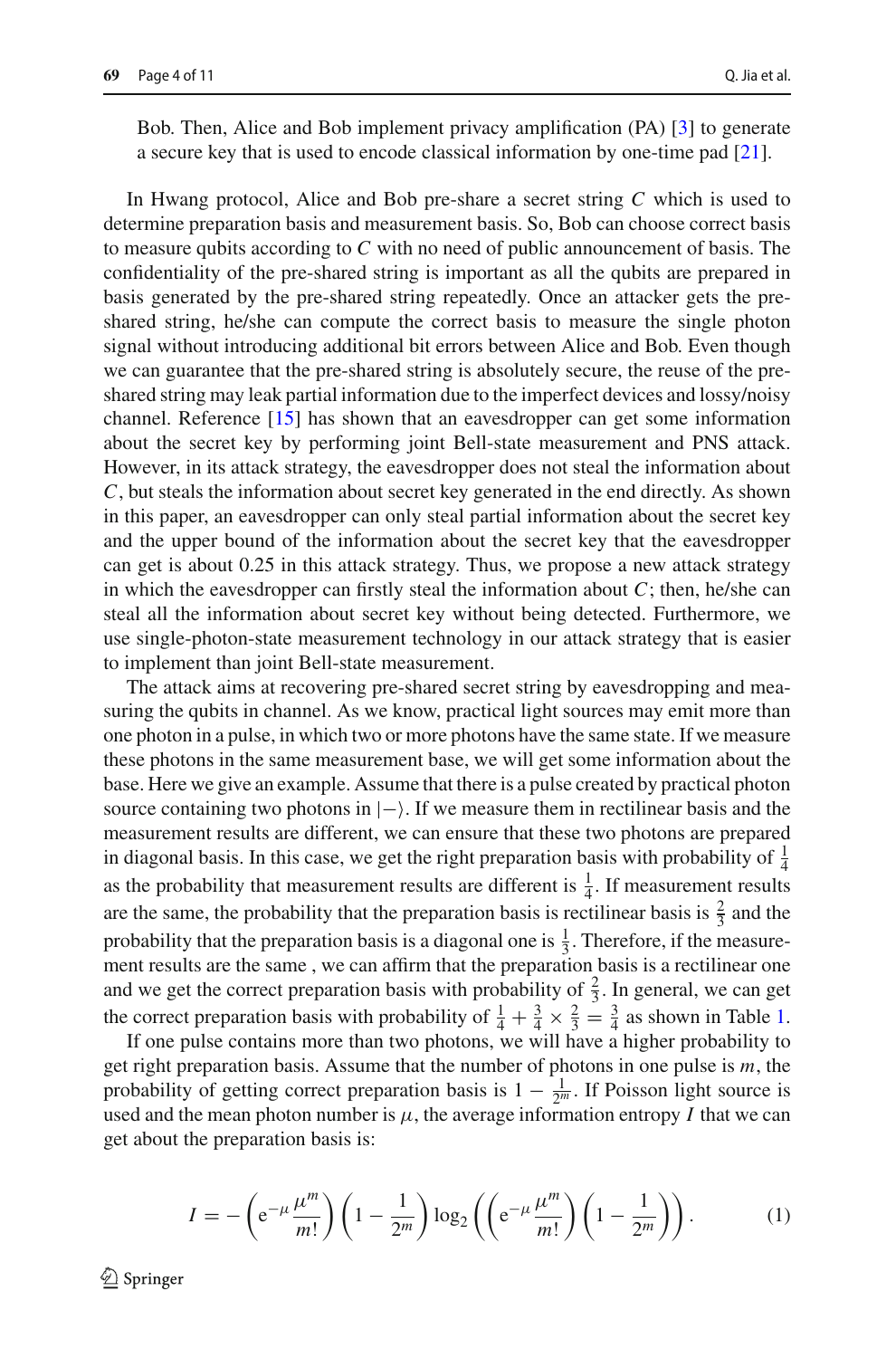<span id="page-4-0"></span>

| <b>Table 1</b> The relationship<br>between the distinct<br>measurement result and its<br>probability | <b>Oubits</b>          | Measurement results                                    | Probability   |
|------------------------------------------------------------------------------------------------------|------------------------|--------------------------------------------------------|---------------|
|                                                                                                      | $ 0\rangle,  0\rangle$ | $ 0\rangle,  0\rangle$                                 | $\frac{1}{4}$ |
|                                                                                                      | $ -\rangle,  -\rangle$ | $ 0\rangle$ , $ 0\rangle$ or $ 1\rangle$ , $ 1\rangle$ | $\frac{1}{8}$ |
|                                                                                                      |                        | $ 0\rangle,  1\rangle$                                 | $\frac{1}{8}$ |
|                                                                                                      | $ 1\rangle,  1\rangle$ | $ 1\rangle,  1\rangle$                                 | $\frac{1}{4}$ |
|                                                                                                      | $ +\rangle,  +\rangle$ | $ 0\rangle$ , $ 0\rangle$ or $ 1\rangle$ , $ 1\rangle$ | $\frac{1}{8}$ |
|                                                                                                      |                        | $ 0\rangle,  1\rangle$                                 | $\frac{1}{8}$ |



<span id="page-4-1"></span>**Fig. 1** The relationship between information about preparation basis (*I*) and the number of photons (*m*). The photon source is Poisson light source and the mean photon number  $\mu = 0.1$ 

Let  $\mu$  be 0.1, we conduct a simulation and the result is shown in Fig. [1.](#page-4-1) We can see that there is at least 2% information about preparation leaked to an eavesdropper in each round. So, after about 50 rounds, the eavesdropper may obtain all the preparation basis that are generated from the pre-shared string directly. So, the eavesdropper is able to obtain the whole pre-shared string by performing this attack repeatedly. Then, the eavesdropper is able to obtain the new secret key generated in posterior rounds without introducing additional bit errors.

Now we present our attack strategy. The detailed steps are as follows:

- (1) At the beginning of Hwang protocol, an eavesdropper, called Eve, replaces the lossy channel with an ideal lossless one.
- (2) Eve performs a quantum nondemolition measurement and obtains the number of photons in one pulse without disturbing the qubits. If the pulse contains more than one photon, Eve stores them and prepares the same amount of photons using random basis. Then, Eve sends these photons to the receiver.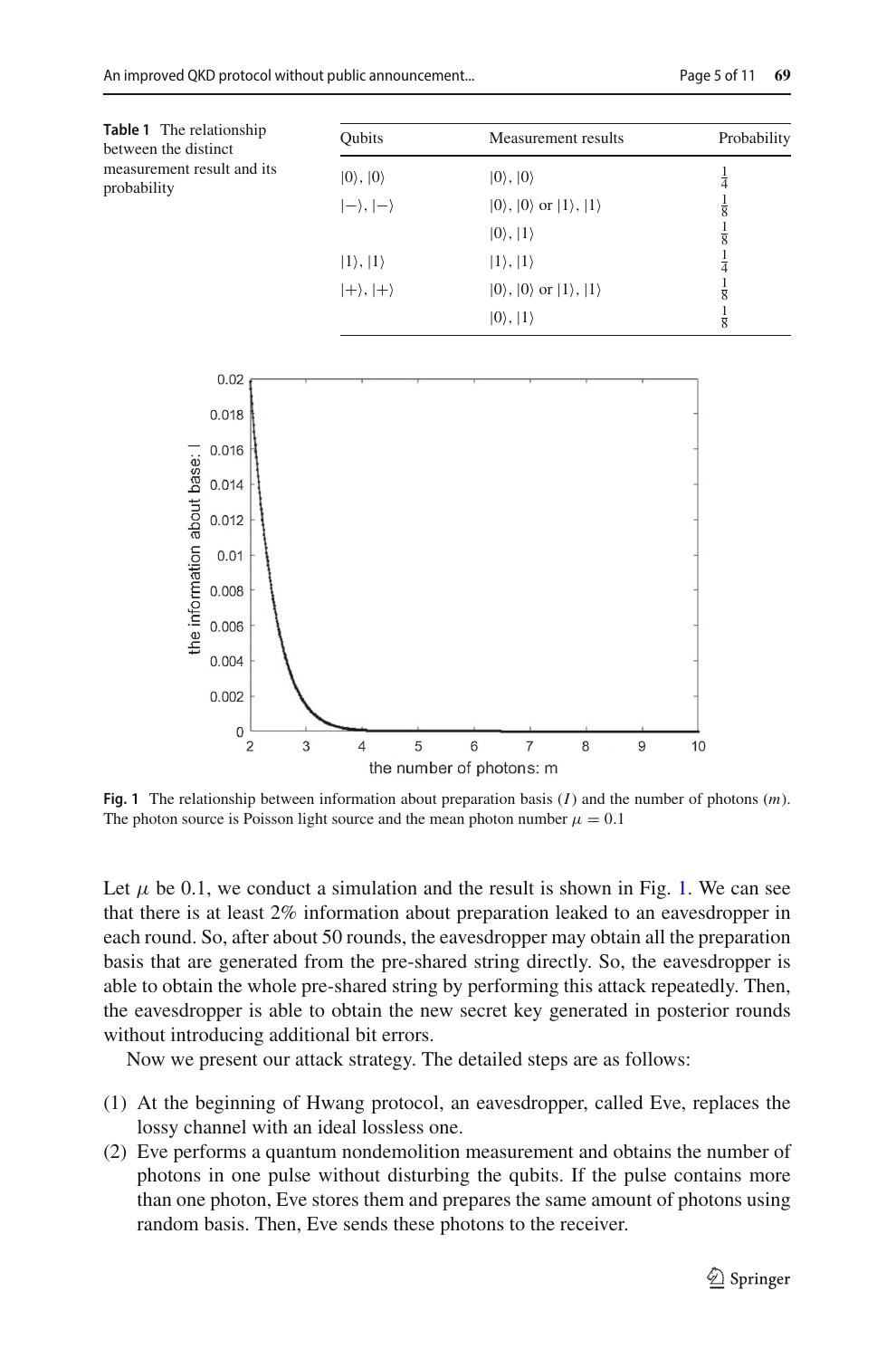(3) Eve measures these photons in the same basis and obtains partial preparation basis according to measurement results. If the measurement results are different, Eve can affirm that the preparation basis is a rectilinear or a diagonal one. Then, Eve can measure qubit at the same position in correct basis without introducing additional bit errors.

#### **3 A new protocol and security analysis**

To eliminate this security threat, we propose a new method. By updating preparation basis in each round, the preparation basis stolen by the eavesdropper in the previous round is useless for stealing the preparation basis and secret key in the next round. The complete procedure is shown in Fig. [2,](#page-6-0) and the details are given in what follows:

- (1) Alice and Bob pre-share a shifting register filled with security bits, which are generated by implementing classical QKD protocol for several times. We assume that there are *N* bits in the shifting register.
- (2) Both Alice and Bob take the whole contents in the shifting register as the input of KDF to generate the secure bit string, respectively, as

$$
C = (c_1, c_2, \dots, c_i, \dots, c_n),
$$
 (2)

of length *n*. Alice and Bob further determine the preparation basis and the measurement basis according to C (0 for the Z basis and 1 for the X basis), respectively. Note that the string *C* is the output of the KDF, which takes the whole contents of the shifting register as the input rather than directly extracted some bits from it. Thus, the length of the shifting register is not reduced after Step 2.

(3) Alice randomly creates a random bit string

$$
S = (s_1, s_2, \dots, s_i, \dots, s_n),
$$
\n<sup>(3)</sup>

of length *n* as secret key and prepares a corresponding qubit string  $\bigotimes_{i=1:n} |\Phi_{c_i,s_i}\rangle$ based on *C* and *S* and then sends them to Bob via quantum channel.

- (4) Upon receiving these qubits, Bob measures them in the basis of Z or X according to the binary string *C* and get the raw key bits.
- (5) Alice and Bob implement sampling, error correction and privacy amplification to obtain the *m*-bit secret key. If  $m = 0$ , which means that there could be attackers, Alice and Bob terminate the protocol and throw out these *N* bits in the shifting register for security reasons. Otherwise, they shift the content in the shifting register to the left by *m* bits, and the newly obtained security key is placed in the rightmost *m* bits in the shifting register, respectively. The *m* bit string shifted from the leftmost of the shifting register is used to derive a part of the session key flow, via a secure derivation algorithm, e.g., KDF-based algorithm, to encrypt the classic information. After implementing this step, the shifting register is updated and its length still remains unchanged.

What follows is the essential part of our protocol: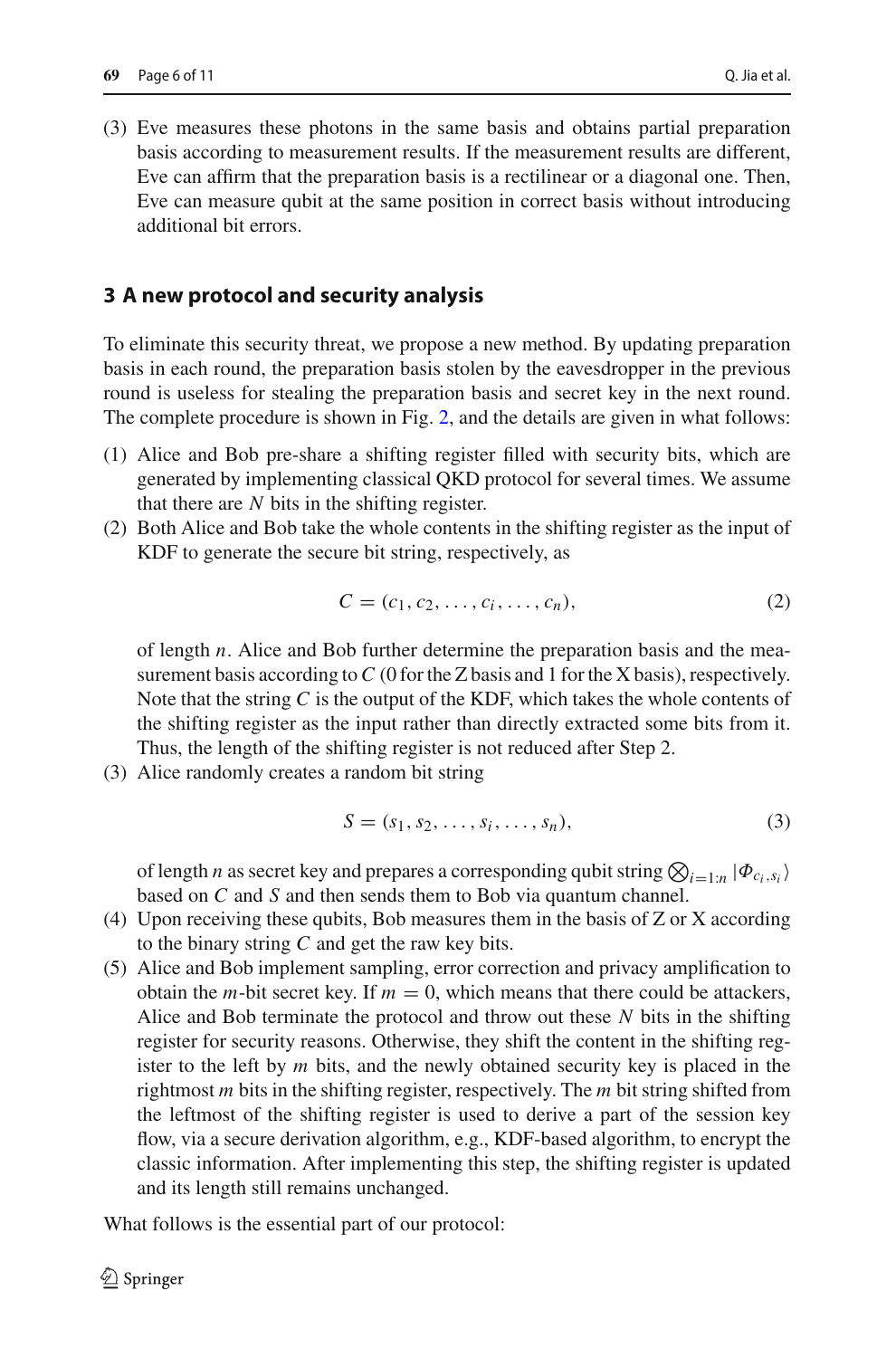

<span id="page-6-0"></span>**Fig. 2** Procedure of our protocol. QCh represents quantum channel which is used to transmit qubits, and CCh represents classical channel which is used to transmit classical information

(A) *Shifting register*: A bit shifting register structure for storing a large number of secret bits in order. In our protocol, classical QKD protocol is first implemented for several times to fill up the shifting register. Thereby, when a new bit string *C* with a certain length, e.g., *m*-bits, is generated, the contents of the shifting register are shifted left by *m* bits, and the bit string *C* is placed in the rightmost *m* bits of the shifting register. Meanwhile, we know there is a bit string of the same length will be shifted from the leftmost of the shifting register, which is used as a part of the secret string. To sum up, the shift register has two main functions, one of which serves as the input of key derive function to create a binary string which is regarded as preparation basis, while the other one is to output a secret string for encrypting classical information.

(B) *KDF*: Key derive function, a cryptographic function used to derive new binary string, though which an arbitrarily long input yields an random output with a specific length. In this protocol, we use a universal hash function which has a good performance in resisting the quantum attacks introduced by quantum computing [\[9\]](#page-9-13). To ensure the security of the protocol, the hash function must have the property of preimage resistance which means that the attacker cannot get the input of the hash function based on its output. Besides, as part of the input of hash function updating in each round, we need the hash function to have the property of avalanche effect which ensure that even a tiny little change of input will cause the tremendous change of output  $[25]$  $[25]$ .

(C) *Secret key*: Random bit string created by QKD protocol. Secret key will be inserted into the shifting register before encrypting classical information. It is regard as new random information to enhance the security of preparation basis.

(D) *Encrypt key*: Encrypting classical information. Encryption key is created by QKD protocol, so it is absolutely secure. When a new secret key is added in shifting register, encryption key will be shifted out from the shifting register to encrypt classical information by one-time pad which guarantees that information is absolutely secure.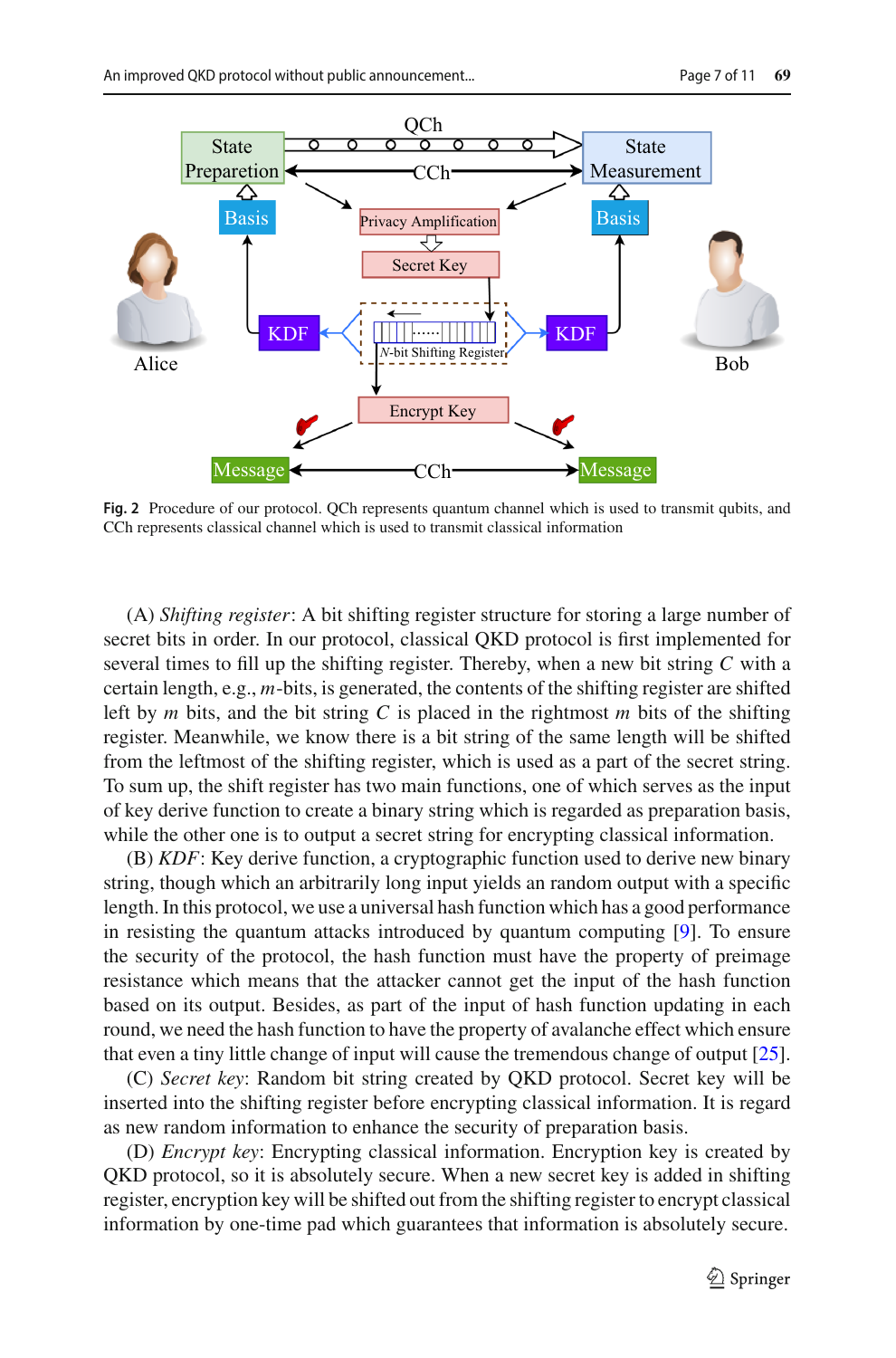Now let us analyze how our new protocol resist the attack strategy mentioned above. Our protocol is able to prevent an eavesdropper from obtaining more information about preparation basis used in the next round and secret key except that the eavesdropper could obtain the information by performing attack strategy mentioned above. The purpose of our new protocol is that the information that the eavesdropper obtains in the previous round cannot help him/her obtain more information about the preparation basis used in the next round. In the first round, preparation basis will be generated as the output of the KDF that takes the whole contents of the shifting register as the input. Then, the standard BB84 protocol is performed without public announcement of basis and *m*-bit secret key is generated after PA. We insert the *m*-bit secret key into the shifting register and extract another *m* bits from shifting register so as to update it. As the shifting register has been updated, preparation basis used in the next round is different from that in the previous round because of the different input of KDF and its features of the design [\[9](#page-9-13)]. It is assumed that the eavesdropper may steal 2% information of preparation basis in the first round of our protocol. However, he/she can do nothing with the 2% information, because hash function guarantees that the preparation basis in the next round are not relevant to this information [\[9\]](#page-9-13). Then, it is not hard to see that the information that the eavesdropper obtains could not help the eavesdropper get some information about the secret key generated in the current round, because the security of secret key is guaranteed by PA [\[3](#page-9-12)]. So, our protocol is more secure and more practical than Hwang protocol and has the same secret key generation rate which is twice as much as traditional BB84 protocol.

Then, we apply the improved method to decoy-state QKD protocol to double its key generation rate and analyze the security. Decoy-state QKD protocol is firstly proposed to resist PNS attack, which uses the decoy state to detect the presence of PNS attacks [\[18](#page-10-3)[,24](#page-10-4)]. In the decoy-state QKD protocol, Alice sends two laser pulses with different average photons to Bob with fixed probability, representing the signal state source and the decoy source, respectively. The signal state light source is used to generate the security key, and the decoy-state light source is used to monitor the PNS attack. The light pulses generated by the two different light sources are identical such that eavesdropper is unable to determine whether it belongs to the single state or the decoy state according to the photon number information in the light pulse. Although decoystate protocol could resist PNS attacks effectively, there is still a security threat to combine decoy-state QKD protocol and Hwang protocol directly. Because the decoystate QKD protocol is only able to guarantee the security of the secret key, but is not able to protect the pre-shared string from eavesdropping, an eavesdropper can still obtain information about pre-shared string in the complex protocol by performing attack strategy mentioned above. Now, we analyze the security of the well-designed protocol that combines our new proposed protocol and decoy-state QKD protocol.

The decoy-state QKD protocol assumes that the detection efficiency for the signal state, the decoy state, and the bit error rate of the receiver at the receiving end are equal. Under this hypothesis, the lower bound of the single photon signal response rate  $\Delta_1$  is given as [\[24](#page-10-4)]:

$$
\Delta_1 \ge \frac{\mu^2 e^{-\mu}}{\mu \nu - \nu^2} \left( \frac{Q_\nu e^{\nu}}{Q_\mu} - \frac{\nu^2}{\mu^2} e^{\mu} - \frac{\mu^2 - \nu^2}{\mu^2} \frac{E_\mu e^{\mu}}{e_0} \right),\tag{4}
$$

 $\mathcal{L}$  Springer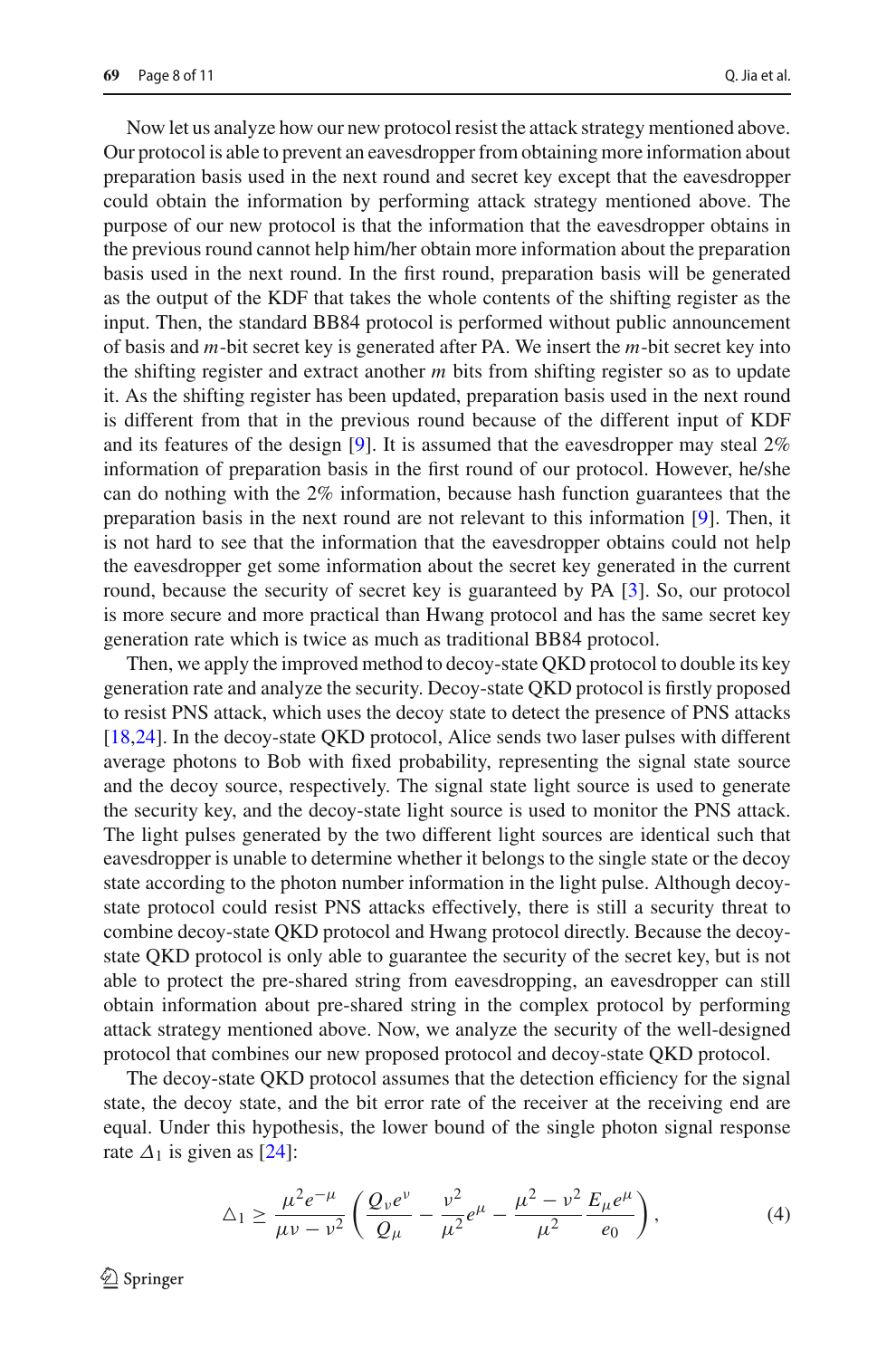

<span id="page-8-0"></span>**Fig. 3** The relationship between single photon rate and distance. To facilitate analysis, we use Poisson light source in which the average photon number of the signal state  $\mu = 0.1$  and the average photon number of decoy state  $v = 0.05$ . Besides, we also consider the following experimental parameters: the loss coefficient of the channel is 0.2 dB/km, the detection efficiency of receiver (i.e., the transmittance of its optical components together with the efficiency of its detectors) is 15.0%, and the background count rate is  $8.5 \times 10^{-7}$  and  $e_0 = 0.5$ 

where  $\mu$  and  $\nu$  represent the average photon number of the signal state and the decoy state, respectively,  $E_{\mu}$  and  $E_{\nu}$  represent the bit error rates of the signal state and the decoy state, respectively, and  $Q_\mu$  and  $Q_\mu$  represent the detector response rates of the signal state and the decoy state, respectively. We make a simple simulation of decoystate protocol, and the relationship between the lower bound of the single photon rate generated by the photon source and the communication distance is shown in Fig. [3.](#page-8-0)

It can be seen from Fig. [3](#page-8-0) that when the communication distance is 50 km, the single photon rate is 84.15%, and the corresponding multiphoton rate is 15.85%. According to the worst case, even if all the multiphoton signals are attacked by the eavesdropper, he/she can only obtain 15.85% of the basis information. Because the hash function has a good performance in resisting the quantum attack introduced by quantum computing, we do not have to worry if the eavesdropper can obtain the whole contents of the shifting register through the 15.85% of the basis information. Also, because the newly generated secret key is inserted into the shifting register, preparation basis created in the next round is different from that of the previous round. Furthermore, the hash function guarantees that the eavesdropper is unable to obtain information about preparation basis used in the next round from the information obtained in the previous round. Although, as the communication distance increases, the single photon rate is reduced and more information will be obtained by the eavesdropper, the update of the shifting register that is the input of hash function makes the eavesdropper unable to get the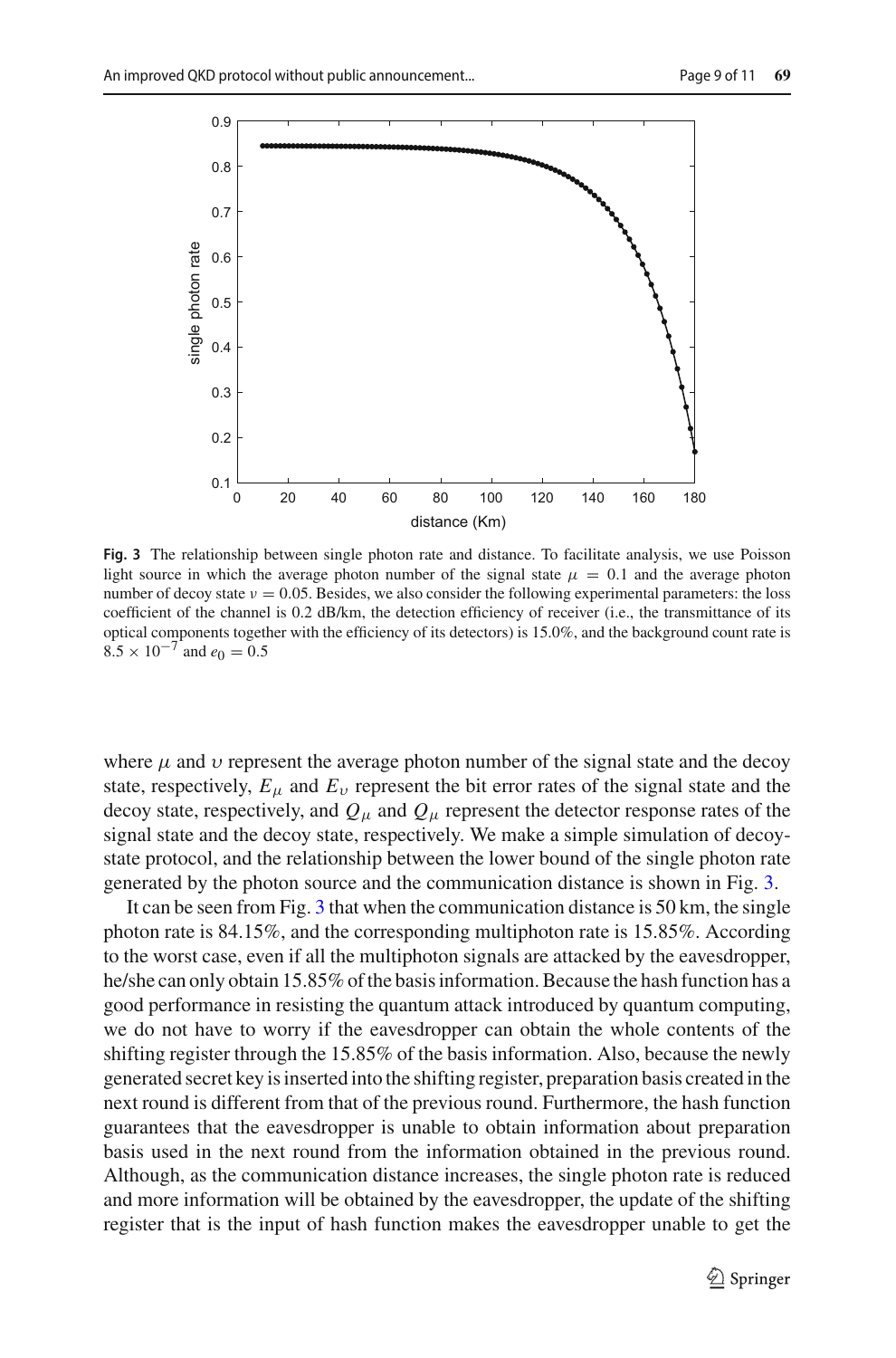information about preparation basis in the next round. Thus, our improved method is still secure when applied to decoy-state QKD protocol.

#### **4 Conclusion**

We analyzed the actual security feature of Hwang protocol and proposed an efficient attack strategy which is easy to implement. To solve this problem, we modify Hwang protocol and proved that our new design is able to resist the attack strategy mentioned above. In our design, a structure named shifting register and a key derive function able to resist the quantum attack introduced by quantum computing is used in an effective way. Then, to make our improved method more practical, we applied our improved method to decoy-state QKD protocol and discuss the security features. Finally, we come to a conclusion that by combining decoy-state QKD protocol with our improved method, the design is secure and its secret key generation rate is twice as mush as the traditional decoy-state QKD protocol.

**Acknowledgements** This work is supported in part by Anhui Initiative in Quantum Information Technologies under grant No. AHY150300 and Youth Innovation Promotion Association Chinese Academy of Sciences (CAS) under grant No. 2016394.

#### **References**

- <span id="page-9-11"></span>1. Bell, J.S.: On the Einstein Podolsky Rosen paradox. Phys. Phys. Fizika **1**, 195–200 (1964)
- <span id="page-9-1"></span>2. Bennett, C.H., Brassard, G.: Quantum cryptography: public key distribution and coin tossing. Theor. Comput. Sci. **560**, 7–11 (2014)
- <span id="page-9-12"></span>3. Bennett, C.H., Brassard, G., Crepeau, C., Maurer, U.M.: Generalized privacy amplification. IEEE Trans. Inf. Theory **41**(6), 1915–1923 (1995)
- <span id="page-9-9"></span>4. Bennett, C.H., Brassard, G., Mermin, N.D.: Quantum cryptography without Bell's theorem. Phys. Rev. Lett. **68**, 557–559 (1992)
- <span id="page-9-3"></span>5. Brassard, G., Lütkenhaus, N., Mor, T., Sanders, B.C.: Limitations on practical quantum cryptography. Phys. Rev. Lett. **85**, 1330–1333 (2000)
- <span id="page-9-10"></span>6. Ekert, A.K.: Quantum cryptography based on Bell's theorem. Phys. Rev. Lett. **67**, 661–663 (1991)
- <span id="page-9-2"></span>7. Gottesman, D., Lo, H., Lutkenhaus, N., Preskill, J.: Security of quantum key distribution with imperfect devices. In: Quantum Information Computation, pp. 136 (2004)
- <span id="page-9-8"></span>8. Grasselli, F., Kampermann, H., Bruß, D.: Finite-key effects in multipartite quantum key distribution protocols. New J. Phys. **20**(11), 113014 (2018)
- <span id="page-9-13"></span>9. Hamlin, B., Song, F.: Quantum security of hash functions and property-preservation of iterated hashing. Post-quantum cryptography, pp. 329–349. Springer, New York (2019)
- <span id="page-9-4"></span>10. Hwang, W.Y.: Quantum key distribution with high loss: toward global secure communication. Phys. Rev. Lett. **91**, 057901 (2003)
- <span id="page-9-6"></span>11. Hwang, W.Y., Ahn, D.D., Hwang, S.W.: Eavesdropper's optimal information in variations of Bennett– Brassard 1984 quantum key distribution in the coherent attacks. Phys. Lett. A **279**(3–4), 133–138 (2001)
- <span id="page-9-0"></span>12. Hwang, W.Y., Koh, I.G., Han, Y.D.: Quantum cryptography without public announcement of bases. Phys. Lett. A **244**(6), 489–494 (1998)
- <span id="page-9-7"></span>13. Hwang, W.Y., Wang, X.B., Matsumoto, K., et al.: Shor-preskill-type security proof for quantum key distribution without public announcement of bases. Phys. Rev. A **67**(1), 012302 (2003)
- <span id="page-9-5"></span>14. Ji, S.W., Lee, S.B., Long, G.: Secure quantum key expansion between two parties sharing a key. J. Korean Phys. Soc. **51**(4), 1245 (2007)